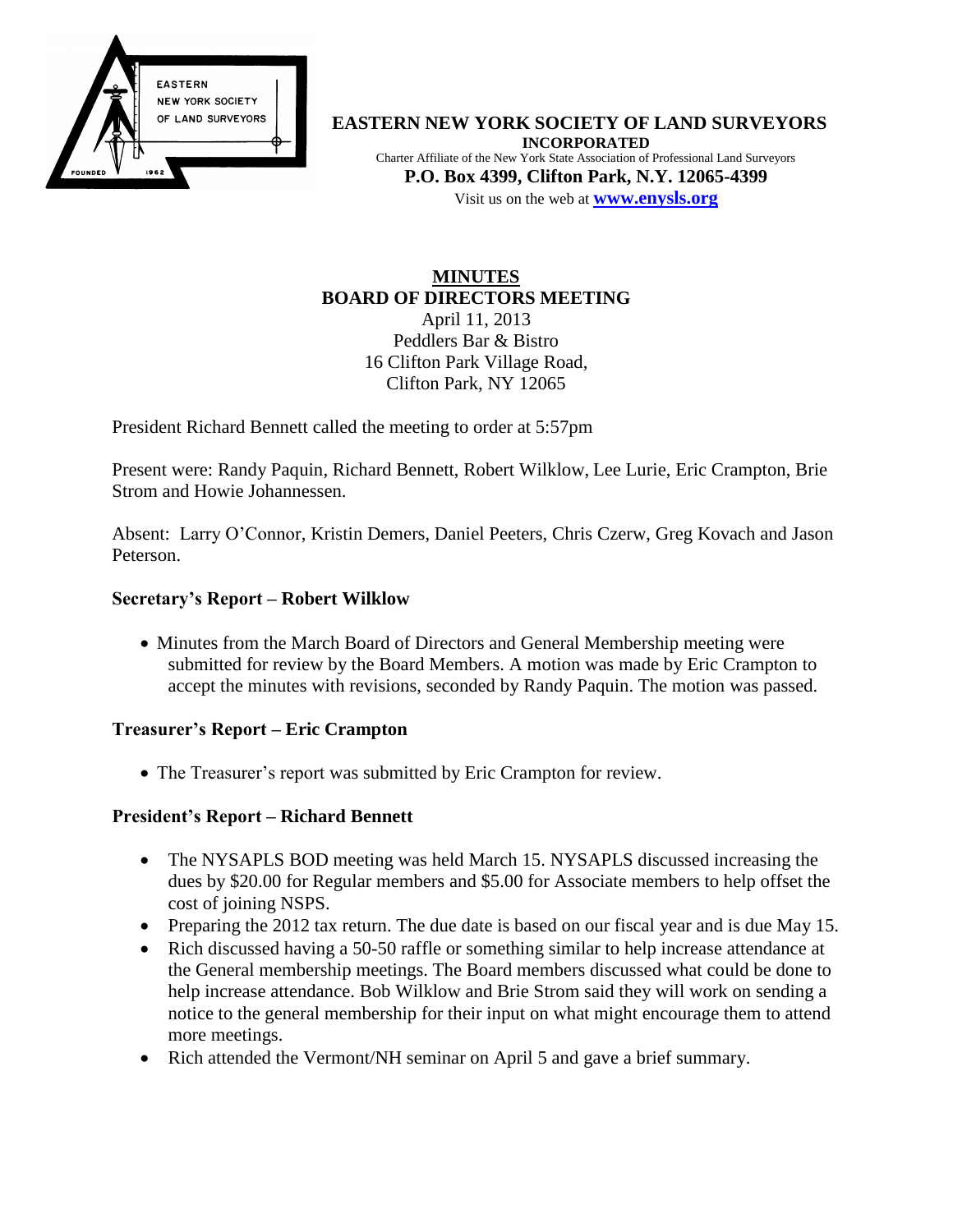# **Executive Vice President's Report – Kristin Demers**

• No report

# **Vice President's Report – Randy Paquin**

• No report.

# **STANDING COMMITTEES:**

Constitution & By-laws: Larry O'Connor, Bill Schraa: nothing to report.

Continuing Education: Jody Lounsbury, Chuck Lent: nothing to report

Ethics: Jim Vianna, Larry O'Connor, Jeff Ostertag, Kevin Rounds: nothing to report

Finance: Carl Rigdon, Bill Darling, Chris Czerw: nothing to report

Legislative: Larry O'Connor: nothing to report

Program: Randy Paquin, Charles Hartnett, Gary Michell, Dayna Pendergraft:

- Working on a topic and location for the May meeting, possibly having somebody from the Ballston Spa Bottle Museum or from Carlson software give a presentation.
- The September general membership meeting may be a webinar sponsored by NYSAPLS about prevailing wage labor rates.

Public Relations: Jody Lounsbury: nothing to report

Scholastic Development: Kristin Demers, Randy Paquin:

 Working on a shadow day with the Warren, Washington, Saratoga, Hamilton and Essex County BOCES program with the help of Jim Vianna.

Business Practice & Technical Information: Chris Czerw: nothing to report

Membership: Robert Wilklow, Steve Dickson: Nothing to report.

Website: Richard Bennett:

 Looking for suggestions on updating the on-line Handbook available on the ENYSLS website.

# **TEMPORARY COMMITTEES**

Conference Committee: No report

Old Business: None